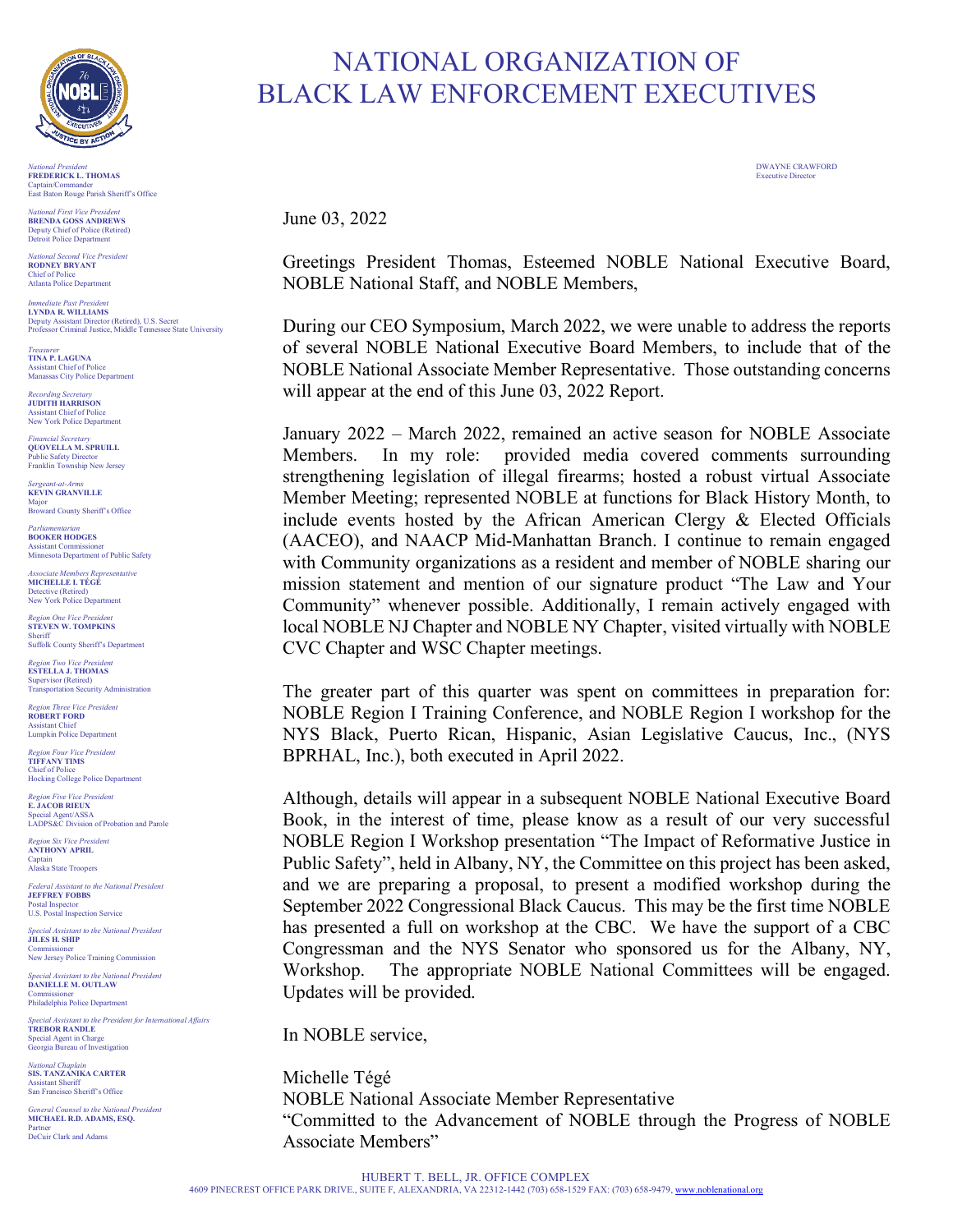## **NOBLE National 46th Annual Training & Exhibit Conference:**

Several requests have been made via email, and verbal conversation, for the Associate Member Caucus and the Federal Member Caucus, both to be extended:

Associate Member Caucus : 3:00pm – 5:00pm Federal Members Caucus : 10:30am – 12:00pm (noon)

This is an election year for both Caucuses; the end of term for the current NOBLE National Associate Member Representative, which will entail closing presentations; and it is anticipated National level Candidates will expect the traditional opportunity to present their candidacy platform. The preparation of future, and update of the 46<sup>th</sup> Annual Conference Agenda should be inclusive of Board Members, and further should be repackaged to be reflective of 2022, to include the repackaging of the current date and time period for the 2022 NOBLE National Elections.

What is the selected platform process for the NOBLE National Elections? Has there been adequate consideration to be fair and equitable for all NOBLE Regions should the election platform be electronic?

#### **NOBLE Associate Member Training:**

I want to again thank Truist Foundation, Dr. Oliver and Chief Golden for their work with the Supervisory Leadership Development Program, and congratulate the NOBLE Associate Members who were able to participate, and graduate, from the SDLP. We remain prayerful for the SDLP's continuation, however, the uncertainty of the SDLP life span, returns the focus to the **requested commitment of a dedicated workshop date/time slot for an Assessment Center Training at our annual NOBLE National Training Conference & Exhibit.** Thank you Erik Fritsvold, Jonni Reddick, and Tarrick McGuire, for again standing in the gap to present targeted training to prepare NOBLE Associate Members for titled leadership positions.

#### **NOBLE National Associate Member Budget:**

Approximately 2019, a proposal was presented to the (then) NOBLE National Executive Board, requesting the creation of a line item budget for the NOBLE National Associate Member Representative. Discussion was had, and though some support was expressed, the matter was deferred for additional research on funding. In preparation for a follow-up presentation on the line item budget request, I am please seeking the personal consideration of those present, and reading, to invest in our NOBLE National Associate Member Representative with the creation of the line item budget to receive contributions, as well as receive a portion of NOBLE National line item discretionary budget monies; and a change in our NOBLE National Constitution & By-Laws, and/or the appropriate governing document to reflect same.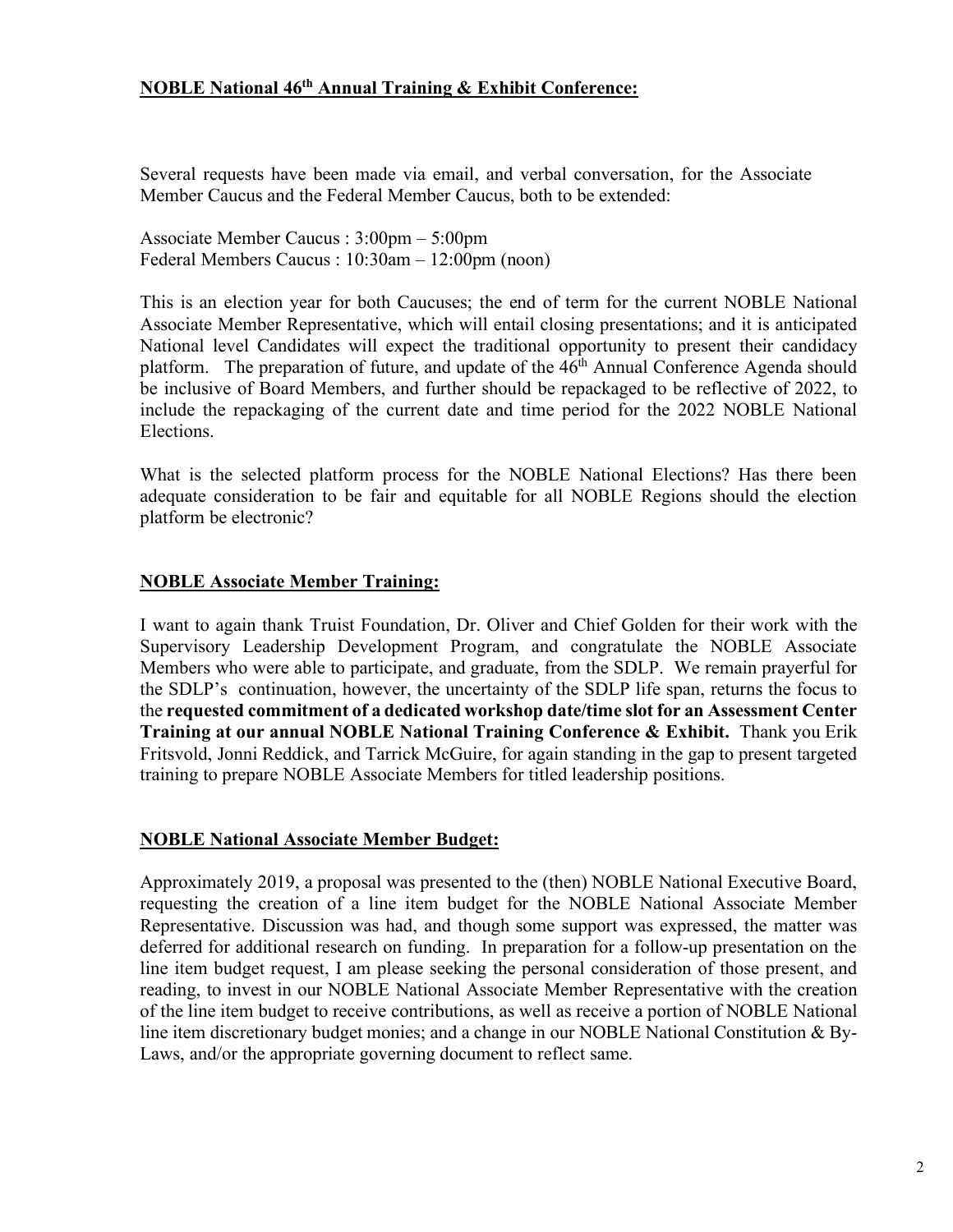## **NOBLE National Office:**

In anticipation of new NOBLE Office Hires, and in line with NOBLE protocols, will an Annual Report be prepared and furnished? If so, when?

What is our next plan of action since acquiring mortgage refinance? Have we engaged contractors to inspect the premise for repairs and provide cost estimate, so that we can develop a portion of the space for added income?

Is the NOBLE National Office able to provide a complete and accurate list of NOBLE Members, to the respective inquiring NOBLE Chapter or NOBLE National Associate Member Representative or NOBLE National Federal Assistant to the National President, to include the information provided by said NOBLE Member on their NOBLE Membership application? If not, why?

# **UNRESOLVED/OLD BUSINESS:**

NOBLE National Associate Member May 17, 2022, CEO Symposium Executive Board Meeting Unresolved Concerns:

- § As National Associate Member Representative, in collaboration with NOBLE Associate Members, Regular Members, and National Committees, I participated in virtual meetings, served as Moderator, and provided media covered comments during a Community Prayer Vigil for slain NYPD Detective Wilbert Mora\* (Channel 2, please visit YouTube). (\*At the time of this Prayer Vigil NYPD Detective Jason Rivera was still alive in hospital.)
- § Have we hired a professional website Developer who will maintain and update a robust NOBLE National website in a timely manner, ensuring any and all links to the National website are unified and up to date, including Region and Chapter contact/social media information. (Discovery of a NOBLE National link that identifies a past Board (2020- 2021), however, when you click on the "hamburger" it brings you to current President Frederick L. Thomas President Message);
- Have we begun to compile a robust NOBLE Calendar of events to include Executive Board Meetings, Regional Trainings, and Annual Staples (such as Region II Crabfest Fund Raiser)?
- § Have we shared the Zoom License with those NOBLE National Board Members, and respective Committee Chairs, who are actively engaged in presenting training? If not, why?